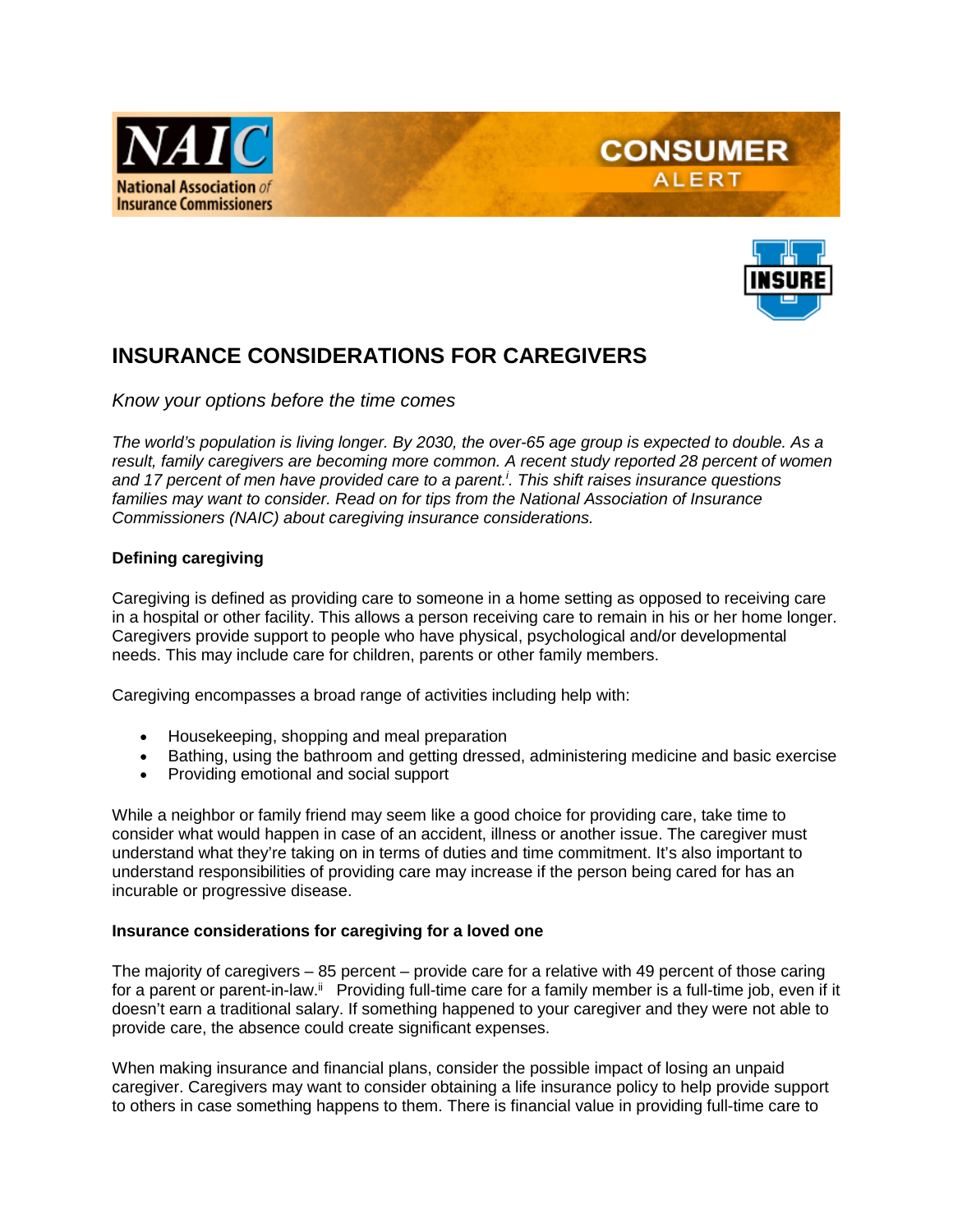someone. Disability income insurance is another consideration. This type of coverage offers protection by replacing a percentage of previous income if you're unable to work due to a disability. Many employers offer such policies, so check your employee benefits to determine if you need additional coverage.

The Affordable Care Act requires everyone to maintain health insurance or pay a fee called the individual shared responsibility payment. If a caregiver plans to leave a job to be a full-time caregiver, think about health insurance coverage to ensure they will have access to health care. Losing coverage for leaving a job may qualify for the special enrollment period through the federally facilitated [Health Insurance Marketplace.](https://www.healthcare.gov/coverage/preventive-care-benefits/)

## **Tips for hiring a caregiver through an agency**

When searching for a caregiver, you may choose to work with an agency. Do your homework to ensure the service is reputable. Check to make sure the provider offers the services you need, has adequate staff and meets your budget.

If you hire a caregiver from an agency, make sure they are bonded and insured. Some agencies may hire private contractor caregivers. Those agencies typically don't provide additional liability coverage as they don't take responsibility for the caregiver as a traditional employee.

In [South Carolina](http://www.scdhec.gov/Health/FHPF/HealthFacilityRegulationsLicensing/HealthcareFacilityLicensing/LicensedSCHealthcareFacilitiesLists/) home care agencies are required to be licensed. Check with the South Carolina [Department of Health and Environmental Control](http://www.scdhec.gov/Health/FHPF/HealthFacilityRegulationsLicensing/HealthcareFacilityLicensing/LicensedSCHealthcareFacilitiesLists/) to ensure the home health agency is properly licensed. Also ask if the agency is certified by Medicare. Medicare inspects home health care agencies to assure they meet certain federal health and safety requirements. Medicare will pay for services only if the agency is Medicare-approved and if the services are covered by Medicare.

Find out if the agency has been accredited by the [Joint Commission on Accreditation of Healthcare](http://www.jcaho.org/)  [Organizations](http://www.jcaho.org/) or the [Community Health Accreditation Program.](http://www.chapinc.org/)

### **Insurance considerations for hiring a private caregiver**

If you hire a private-duty caregiver (someone not affiliated with a caregiving agency) for in-home care, you will be responsible for tax obligations, legal issues and insurance coverage. You'll need to verify your employee is legally entitled to work in the United States. Note that some homeowners insurance policies may exclude coverage if a private-duty caregiver gets hurt on the job. Talk with your agent about what your policy would cover if there is an accident in your home. Determine whether an umbrella or worker's compensation policy is needed for your protection.

### **Long-term care insurance**

Long-term care insurance is designed to help mitigate costs, but this type of policy is not for everyone. The coverages these policies typically provide have changed in recent years and costs have substantially increased. Many states are considering changes to laws and regulations. The NAIC offers a [Long Term Care Buyer's Guide](http://www.naic.org/documents/prod_serv_consumer_ltc_lp.pdf) that has important information about long-term care insurance.

### **More information**

For more information regarding resources that may be available to caregivers, please visit the following websites, the [Administration on Aging](http://www.aoa.gov/) and the [South Carolina Lieutenant Governor's Office](http://aging.sc.gov/Pages/default.aspx)